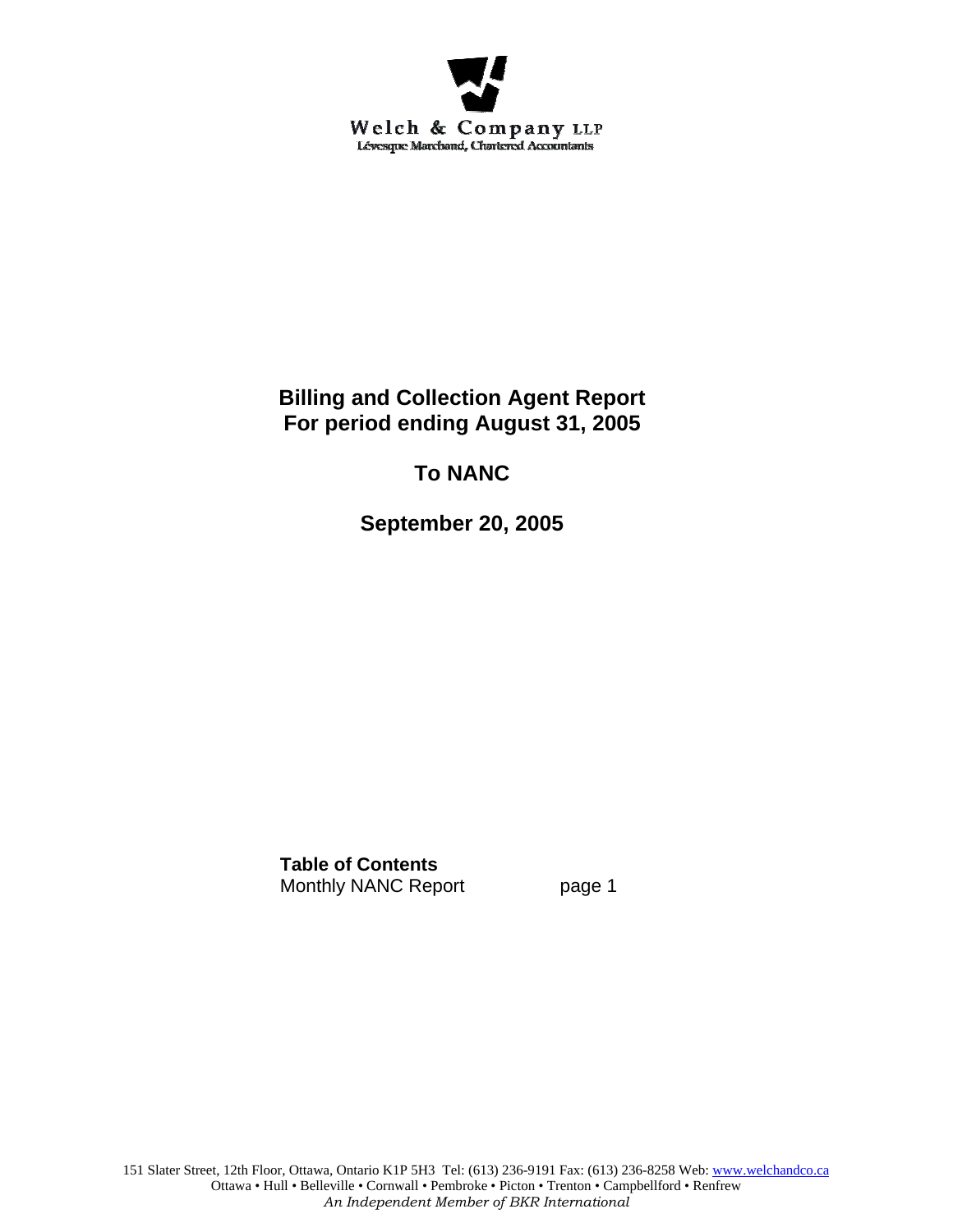# **NANPA FUND STATEMENT OF FINANCIAL POSITION August 31, 2005**

| <b>Assets</b>                                              |         |           |
|------------------------------------------------------------|---------|-----------|
| Cash Balance in bank account                               | \$      | 70,347    |
| Dreyfus Government Cash Management Fund                    |         | 8,372,000 |
| Receivable from US Carriers                                | 102,316 |           |
| Receivable from Canada                                     | 5,863   |           |
| Receivable from Caribbean countries                        | 4,310   |           |
| Receivables forwarded to FCC for collection (Over 90 days) | 46,684  | 159,173   |
| Interest receivable                                        |         | 21,376    |
| <b>Total assets</b>                                        |         | 8,622,896 |
| Less: Accrued liabilities (see below for makeup)           |         | 2,162,148 |
| <b>Fund balance</b>                                        | \$      | 6,460,748 |
|                                                            |         |           |

## **Makeup of Accrued Liabilities** (see following page for additional details)

| Welch and Company LLP - Aug & July               | 39.800.00    |
|--------------------------------------------------|--------------|
| <b>NEUSTAR Pooling 1K Block Pooling Expenses</b> | 1,580,163.55 |
| <b>NEUSTAR Admin Expenses</b>                    | 479,361.26   |
| Data Collection Agent - USAC                     | 44.604       |
| Data Collection Agent - NECA                     | 211          |
| WithumSmith+Brown                                | 18,008       |
|                                                  | 2,162,148    |
|                                                  |              |

**\*\*\*\*\*\*\*\*\*\*\*\*\*\*\*\*\*\*\*\*\*\*\*\*\*\*\*\*\*\*\*\*\*\*\*\*\*\*\*\*\*\*\*\*\*\*\*\*\*\*\*\*\*\*\*\*\*\*\*\*\*\*\*\*\*\*\*\*\*\*\*\*\*\*\*\*\***

## **Other items of note**

In August 2005, the Dreyfus Government Cash Management Fund earned a rate of return of 2.90%.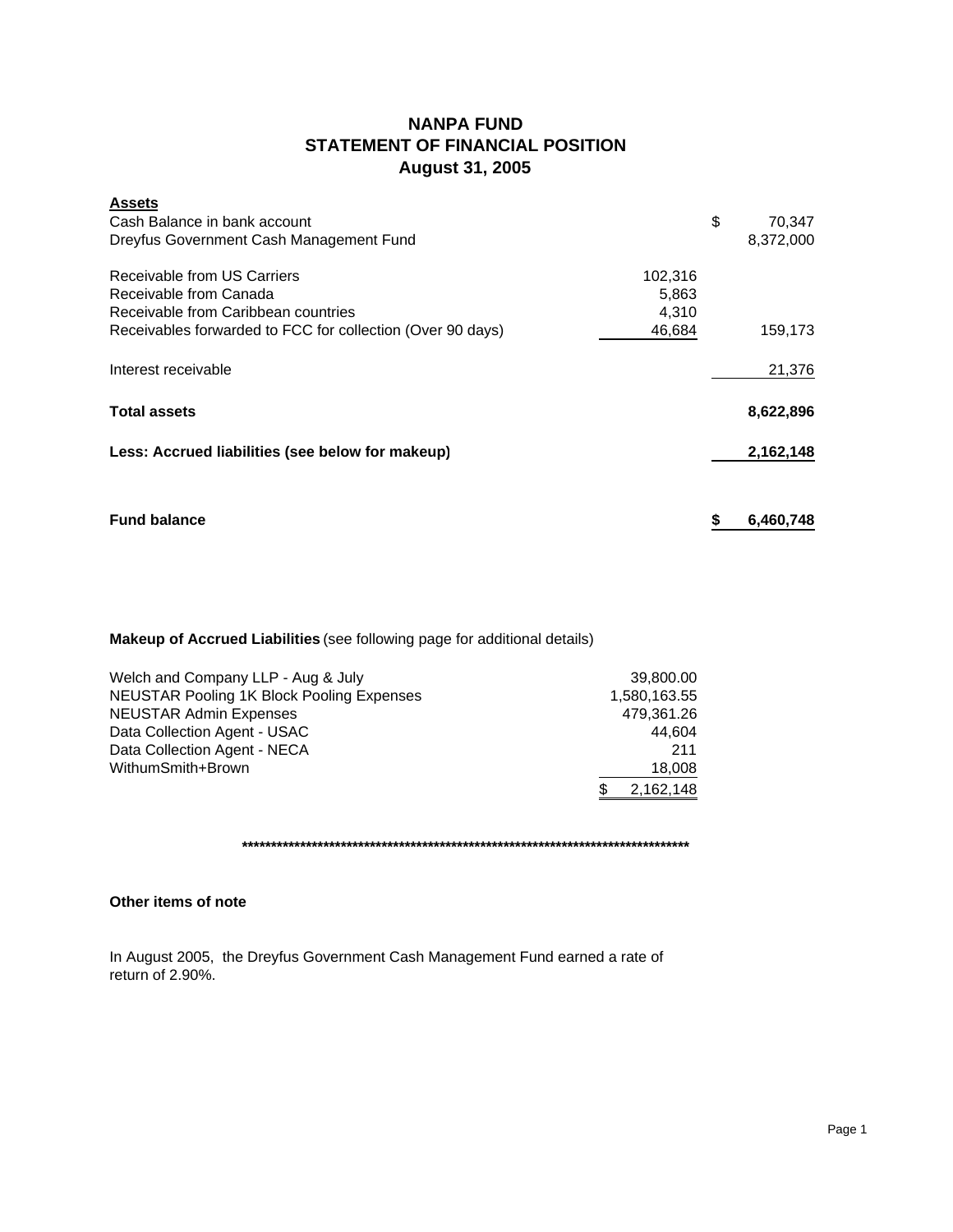#### **NANPA FUND FORECASTED STATEMENT OF CHANGES IN FUND BALANCEOCTOBER 2004 TO AUGUST 2006**

|                                          |          | Actual<br>Oct 2004 - |              |            |            |               |            |            |            |            |           |                          |             |                          |
|------------------------------------------|----------|----------------------|--------------|------------|------------|---------------|------------|------------|------------|------------|-----------|--------------------------|-------------|--------------------------|
|                                          |          | August 2005          | Sep-05       | Oct-05     | Nov-05     | <b>Dec-05</b> | $Jan-06$   | Feb-06     | Mar-06     | Apr-06     | May-06    | Jun-06                   | Jul-06      | Aug-06                   |
| Revenue                                  |          |                      |              |            |            |               |            |            |            |            |           |                          |             |                          |
| <b>International Contributions</b>       |          |                      |              |            |            |               |            |            |            |            |           |                          |             |                          |
| Canada                                   | (1)      | 68,114               | 5,863        | 5,863      | 5,863      | 5,863         | 5,863      | 5,863      | 5,863      | 5,863      | 5,863     | $\overline{\phantom{a}}$ | 5,863       | 5,863                    |
| Caribbean countries                      | (1)      | 13,692               | $\sim$       | $\sim$     | $\sim$     |               | $\sim$     |            |            | $\sim$     |           |                          | 13,692      | $\overline{\phantom{a}}$ |
| <b>Total International Contributions</b> |          | 81,806               | 5,863        | 5,863      | 5,863      | 5,863         | 5,863      | 5,863      | 5,863      | 5,863      | 5,863     | $\sim$                   | 19,555      | 5,863                    |
| Domestic Contributions - US carriers     | (1)      | 2,638,833            | 51,409       | 51,409     | 51,409     | 51,409        | 51,409     | 51,409     | 51,409     | 51,409     | 51,409    |                          | 6,819,100   | 51,409                   |
| Interest income                          | (2)      | 171,747              | 10,000       | 10,000     | 10,000     | 10,000        | 10,000     | 10,000     | 10,000     | 10,000     | 10,000    | 10,000                   | 10,000      | 10,000                   |
| <b>Total revenue</b>                     |          | 2,892,386            | 67,272       | 67,272     | 67,272     | 67,272        | 67,272     | 67,272     | 67,272     | 67,272     | 67,272    | 10,000                   | 6,848,655   | 67,272                   |
| <b>Expenses</b>                          |          |                      |              |            |            |               |            |            |            |            |           |                          |             |                          |
| <b>NANPA Administration</b>              | (3), (7) | 1,272,168            | 143,209      | 119,835    | 119,835    | 119,835       | 119,835    | 119,835    | 119,835    | 119,835    | 119,835   | 119,835                  | 118,456     | 118,456                  |
| 1K Block Pooling Administration          | (3), (6) | 3,103,462            | 320,060      | 291,778    | 291,778    | 291,778       | 291,778    | 291,778    | 291,778    | 291,778    | 291,778   | 291,778                  | 291,778     | 291,778                  |
| <b>Carrier Audits</b>                    | (8)      | ٠                    | 700,000      |            |            |               |            |            |            |            |           | 700,000                  |             |                          |
| <b>Billing and Collection</b>            |          |                      |              |            |            |               |            |            |            |            |           |                          |             |                          |
| <b>NBANC Billing</b>                     |          | 29,119               | $\sim$       | $\sim$     | $\sim$     | $\mathbf{r}$  | $\sim$     | $\sim$     | $\sim$     | $\sim$     | $\sim$    | $\sim$                   | $\sim$      |                          |
| Welch & Company LLP                      | (3)      | 232,411              | 19,900       | 19,900     | 19,900     | 19,900        | 19,900     | 19,900     | 19,900     | 19,900     | 19,900    | 19,900                   | 19,900      | 19,900                   |
| Data Collection Agent                    | (4)      | 31,924               | 8,333        | 8,333      | 8,333      | 8,333         | 8,333      | 8,333      | 8,333      | 8,333      | 8,333     | 8,333                    | 8,333       | 8,333                    |
| <b>Annual Operations Audit</b>           | (5)      | 15,759               |              | $\sim$     | 45,000     |               |            |            |            |            |           |                          |             |                          |
| <b>Total expenses</b>                    |          | 4,684,843            | 1,191,502    | 439,846    | 484,846    | 439,846       | 439,846    | 439,846    | 439,846    | 439,846    | 439,846   | 1,139,846                | 438,467     | 438,467                  |
| Net revenue (expenses)                   |          | 1,792,457) (         | 1,124,230) ( | 372,574) ( | 417,574) ( | 372,574) (    | 372,574) ( | 372,574) ( | 372,574) ( | 372,574) ( | 372,574)  | 1,129,846)               | 6,410,188 ( | 371,195)                 |
| Opening fund balance                     |          | 8,253,205            | 6,460,748    | 5,336,518  | 4,963,944  | 4,546,370     | 4,173,796  | 3,801,222  | 3,428,648  | 3,056,074  | 2,683,500 | 2,310,926                | 1,181,080   | 7,591,268                |
| <b>Closing fund balance</b>              |          | 6,460,748            | 5,336,518    | 4,963,944  | 4,546,370  | 4,173,796     | 3,801,222  | 3,428,648  | 3,056,074  | 2,683,500  | 2,310,926 | 1,181,080                | 7,591,268   | 7,220,073                |
|                                          |          |                      |              |            |            |               |            |            |            |            |           |                          |             |                          |
| Fund balance makeup:                     |          |                      |              |            |            |               |            |            |            |            |           |                          |             |                          |
| Contingency                              |          | 1.000.000            | 1,000,000    | 1,000,000  | 1,000,000  | 1,000,000     | 1,000,000  | 1,000,000  | 1,000,000  | 1,000,000  | 1,000,000 | 1,000,000                | 1,000,000   | 1,000,001                |
| Surplus                                  |          | 5,460,748            | 4,336,518    | 3,963,944  | 3,546,370  | 3,173,796     | 2,801,222  | 2,428,648  | 2,056,074  | 1,683,500  | 1,310,926 | 181,080                  | 6,591,268   | 6,220,072                |
|                                          |          | 6.460.748            | 5,336,518    | 4.963.944  | 4,546,370  | 4,173,796     | 3,801,222  | 3.428.648  | 3,056,074  | 2.683.500  | 2,310,926 | 1,181,080                | 7,591,268   | 7,220,073                |

(1) The US carrier contributions for the period from July 2005 to June 2006 is based upon actual billings in June 2005. The International carrier revenue is based on actual for 2005/06.

The contributions for July and August 2006 are based on 2005/06 funding budget.

 $(2)$  Interest income projections are estimates

(3) The expenses for the NANPA Administration and Welch & Company LLP are based on contracts in force.

The expenses for Pooling Administration is based on contracts in force until June 2006. July 2005 expense is based on the last year of the expired contract. (4) The expense for the Data Collection Agent is based on the 2005/06 budget.

(5) The amount showing in November 2005 for the annual operations audit has not yet been negotiated. Amount recorded is based on prior yea

(6) The September forecasted amount includes the forecasted monthly billing of \$291,778 plus the cost of the approved change orders of \$28,282

(7) The September forecasted amount includes the forecasted monthly billing of \$119,835 plus the cost of approved change orders of \$23,374

(8) The budget allowed \$700,000 for 16 carrier audits, of which 6 are either done or in progress. FCC would like to complete another 6 audits by June 2005

#### **Assumptions: Reconciliation of Forecast to Budget**

| ne 2006 is based upon actual billings in June 2005.                                           | Forecasted fund balance at June 30/06 - contingency                                  | 1.000.000 |
|-----------------------------------------------------------------------------------------------|--------------------------------------------------------------------------------------|-----------|
|                                                                                               | Additional revenue due to higher contribution base than estimated on initial billing | 54.061    |
| 06 funding budget.                                                                            | Interest earned over estimate                                                        | 9.947     |
|                                                                                               | Additional billings in July                                                          | 9.072     |
| pany LLP are based on contracts in force.                                                     | Late filing fees for Form 499A                                                       | 108,000   |
| n force until June 2006. July 2005 expense is based on the last year of the expired contract. |                                                                                      |           |
| 5/06 budget.                                                                                  |                                                                                      |           |
| ns audit has not yet been negotiated. Amount recorded is based on prior yea                   | Anticipated fund balance at June 30/06                                               | 1.181.080 |
|                                                                                               |                                                                                      |           |